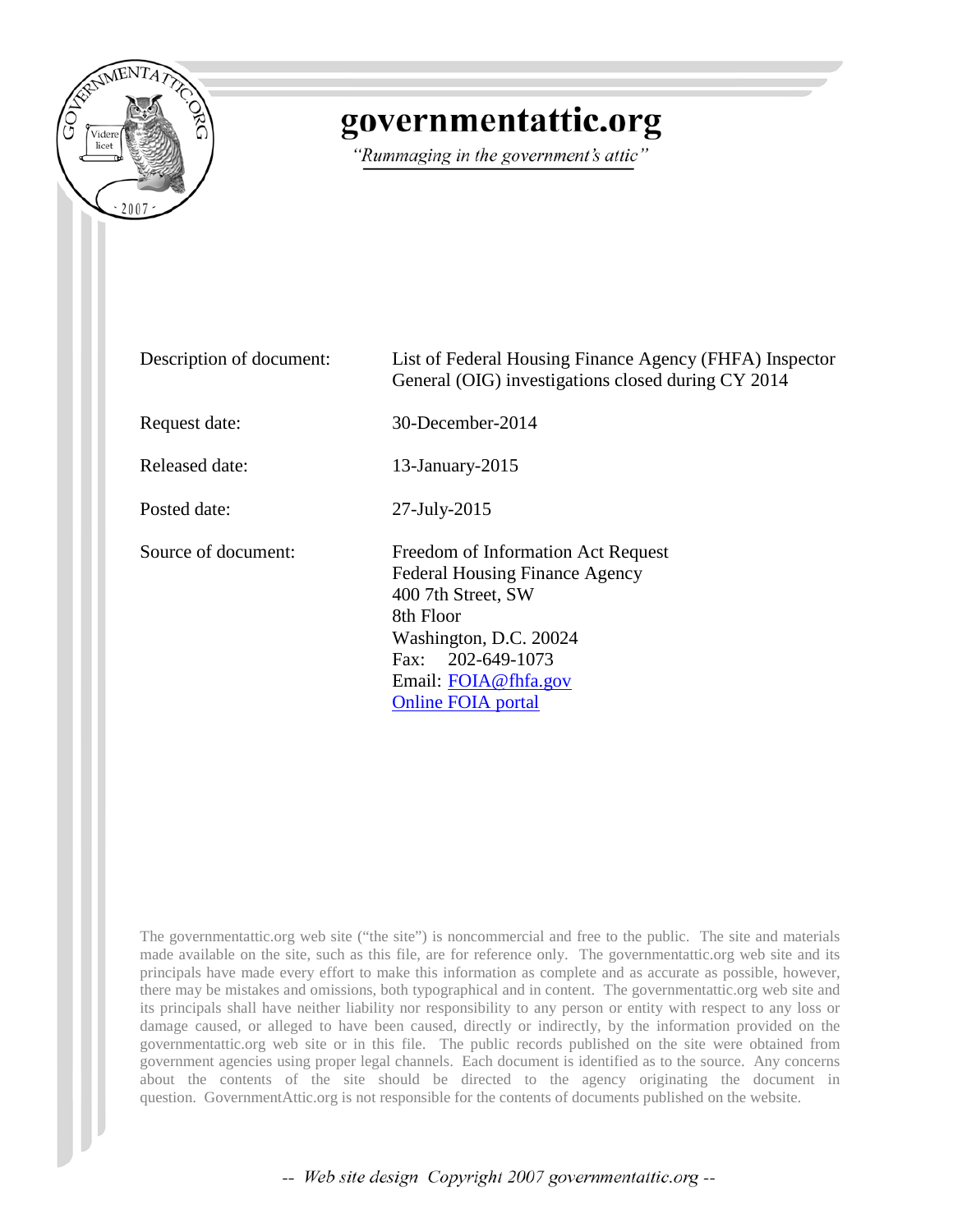From: "Hake, Katarina" Date: Jan 13, 2015 2:40:59 PM Subject: FOIA Request 2015-21

This email responds to your December 30, 2014 request pursuant to the Freedom of Information Act (FOIA), which was received by the Federal Housing Finance Agency's Office of Inspector General (FHFA-OIG) on December 31, 2014 and which has been assigned the tracking number OIG FOIA #2015-21. Your request seeks the following:

- "A copy of the list or printout or database listing of IG investigations closed during the calendar year 2014. In that list, please take practicable steps to include, at minimum, the case number, title of the investigation, date the investigation was opened, date the investigation was closed and any other descriptive fields."

FHFA-OIG conducted a search and has determined it has 11 pages of records responsive to your request. These are attached. Certain information you have requested has been redacted and withheld under the following FOIA exemption:

- Exemption b(7)(C) provides protection for law enforcement information the disclosure of which "could reasonably be expected to constitute an unwarranted invasion of personal privacy." 5 U.S.C. 552 (b)(7)(C).

This is the final decision on your request. If you believe this decision denies your request in whole or in part, you may appeal it in writing within 30 days, per 12 C.F.R. 1202.9, by writing directly to the FOIA Appeals Officer via electronic mail, mail, delivery service, or facsimile. Your appeal must cite the applicable tracking number(s) for the request(s) you contend to have been denied. Your appeal must include a copy of the request(s) you contend to have been denied, a copy of the decision letter, and a statement of circumstances, reasons, or arguments you believe support disclosure of the requested record(s). Your appeal must also be clearly marked "FOIA Appeal: FHFA-OIG." The electronic mail address is: [foia@fhfa.gov.](mailto:foia@fhfa.gov) For mail or delivery service, the mailing address is:

FOIA Appeals Officer Federal Housing Finance Agency 400 7th Street, SW Washington, DC 20024 The facsimile number is: (202) 649-1073.

Sincerely,

Katarina Hake Program Specialist - FOIA Officer Office of the Inspector General Federal Housing Finance Agency Office of General Counsel 400 7th Street, SW | Washington, DC 20024

NON-PUBLIC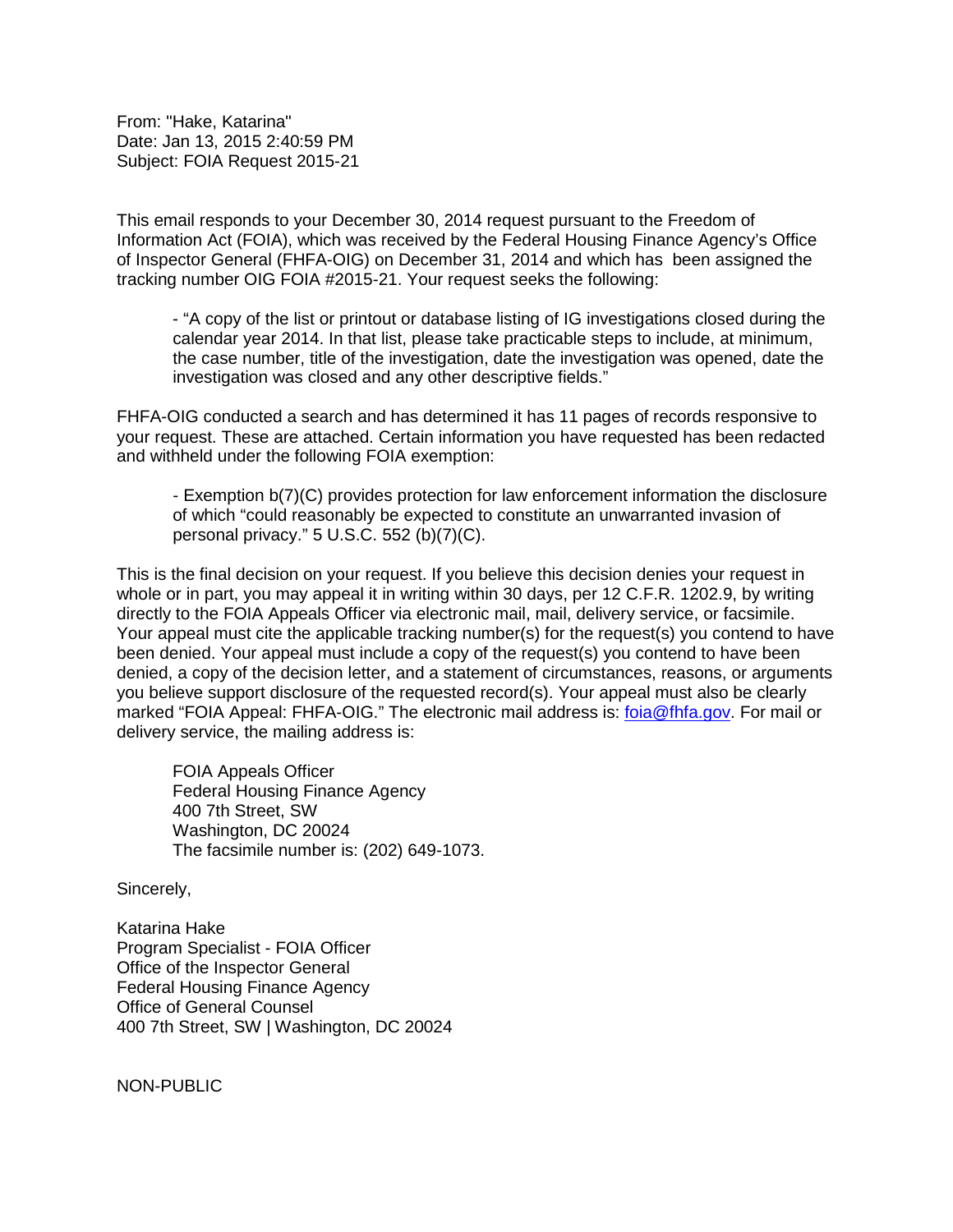| <b>Case Number</b> | <b>Date Opened</b> | Date Closed |
|--------------------|--------------------|-------------|
| $I-11-0003$        | 03/21/2011         | 04/16/2014  |

**Allegation:** An allegation indicated that loans originated from september 2007 through may 2009 by a loan officer contained misrepresentation of income.

**Disposition:** No Action Warranted Based on Investigative Findings

| <b>Case Number</b> | <b>Date Opened</b>                                              | Date Closed |
|--------------------|-----------------------------------------------------------------|-------------|
| $I-11-0005$        | 0.5/0.5/2011                                                    | 06/06/2014  |
|                    | Allegation: Case was opened upon referral from thi Multiple los |             |

**Allegation:** Case was opened upon referral from fbi. Multiple loan files were orderd and reviewed, fact pattern was not sufficient to support criminal case. Case closed upon submission of report of investigation.

**Disposition:** No Action Warranted Based on Investigative Findings

| <b>Case Number</b> | <b>Date Opened</b> | Date Closed |
|--------------------|--------------------|-------------|
| $I-11-0006$        | 03/17/2011         | 04/17/2014  |

**Allegation:** An investigation w as opened after the oig received an anonmyous allegation that three fhfa employees had falsified travel vouchers. An oig investigation revealed that one employee had incorrectly received both metro transit subsidy and parking benefit and had on one trip incorrectly been reimbursed for taxi fare. Fhfawas already aware of the matter and had taken administrative steps to recover the funds and discipline the employee.

**Disposition:** No Action Warranted Based on Investigative Findings

| <b>Case Number</b> | <b>Date Opened</b> | <b>Date Closed</b> |
|--------------------|--------------------|--------------------|
| $I-11-0008$        | 06/22/2011         | 04/16/2014         |

**Allegation:** This case was opened based on doj and hud's big lender initiative and focused on misrepresentations mortageit and national city mortgage made to hud and to the gses relating to loan origionation and underwriting. The case was placed into a pending status as a result on ongoing litigation in another case and doj will advise as to if and when the case will be revisited.

**Disposition:** No Action Warranted Based on Investigative Findings

| <b>Case Number</b> | <b>Date Opened</b> | <b>Date Closed</b> |
|--------------------|--------------------|--------------------|
| $I-11-0010$        | 01/10/2011         | 09/23/2014         |
|                    |                    |                    |

**Allegation:**

**Disposition:** Action Taken Based on Investigative Findings

| <b>Case Number</b> | <b>Date Opened</b> | <b>Date Closed</b> |
|--------------------|--------------------|--------------------|
| $I-11-0014$        | 06/11/2011         | 04/17/2014         |
|                    |                    |                    |

**Allegation:** It was alleged that the subjects of this investigation circumvented fannie mae's first look program to purchase a property as an investment. Knowing that the program is limited to owner occupants, the subjects used a straw party to represent this condition and purchase the property on their behalf. Fhfa-oig conducted an investigation and referred this matter to the united states attorney's office for final disposition.

**Disposition:** Action Taken Based on Investigative Findings

**Case Number Date Opened Date Closed**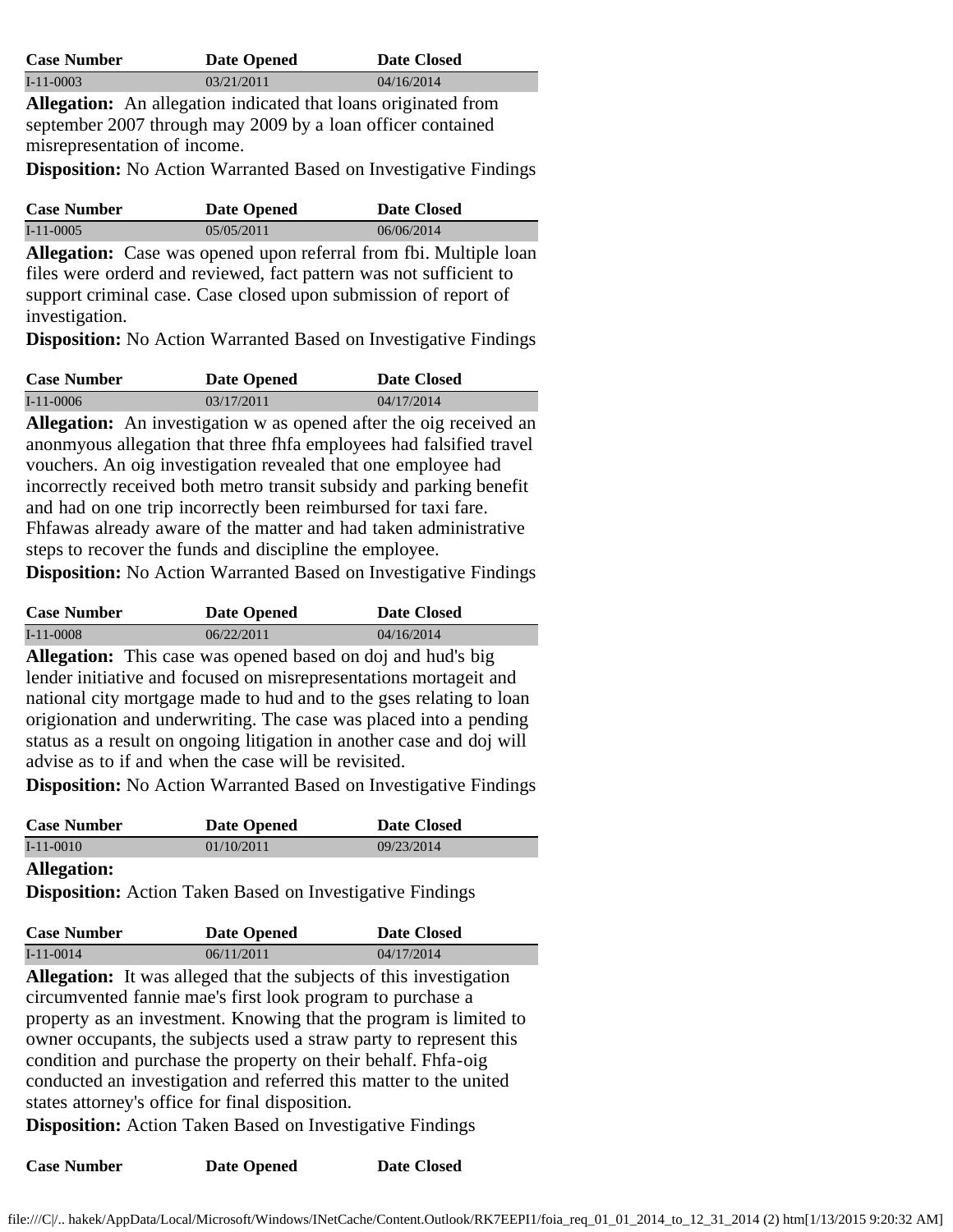| $I-11-0020$ | 04/27/2011 | 05/15/2014 |
|-------------|------------|------------|
|             |            |            |

**Allegation:** Developer allegedly paid undisclosed incentive payments to buyers in order to sell excess inventory of condos. **Disposition:** Allegation Unsubstantiated (Unproven)

| <b>Case Number</b> | <b>Date Opened</b> | <b>Date Closed</b>                                                                                                                                                                                                                                                                                                                                                        |
|--------------------|--------------------|---------------------------------------------------------------------------------------------------------------------------------------------------------------------------------------------------------------------------------------------------------------------------------------------------------------------------------------------------------------------------|
| $I-11-0023$        | 04/28/2011         | 04/18/2014                                                                                                                                                                                                                                                                                                                                                                |
|                    |                    | $\mathbf{A} \mathbf{H}$ , $\mathbf{A}^{\mathbf{g}}$ , $\mathbf{A}^{\mathbf{g}}$ , $\mathbf{A}^{\mathbf{g}}$ , $\mathbf{A}^{\mathbf{g}}$ , $\mathbf{A}^{\mathbf{g}}$ , $\mathbf{A}^{\mathbf{g}}$ , $\mathbf{A}^{\mathbf{g}}$ , $\mathbf{A}^{\mathbf{g}}$ , $\mathbf{A}^{\mathbf{g}}$ , $\mathbf{A}^{\mathbf{g}}$ , $\mathbf{A}^{\mathbf{g}}$ , $\mathbf{A}^{\mathbf{g}}$ , |

**Allegation:** Case was worked with fbi mortgage fraud task force. Fbi closed inquiry prior to ausa presentation owing to "known posture" of phoenix usao concerning schemes of this sort. Without a resident agent in phoenix, fhfa-oig closed matter incident to fbi closure.

**Disposition:** No Action Warranted Based on Investigative Findings

| <b>Case Number</b> | <b>Date Opened</b> | Date Closed |
|--------------------|--------------------|-------------|
| $I-11-0037$        | 06/22/2011         | 05/22/2014  |

**Allegation:** As part of the joint doj civil and hud initiative this case was opened to review allegations of fraudulent underwriting practices relating to a financial institution. As the case progressed doj decided to focus only on fha loans and accordingly this case was closed.

**Disposition:** Investigation Closed Prior to Completion

| <b>Case Number</b> | <b>Date Opened</b> | <b>Date Closed</b> |
|--------------------|--------------------|--------------------|
| $I-11-0039$        | 06/17/2011         | 02/06/2014         |
|                    |                    |                    |

**Allegation:**

**Disposition:** Action Taken Based on Investigative Findings

| <b>Case Number</b> | <b>Date Opened</b> | Date Closed |
|--------------------|--------------------|-------------|
| $I-11-0043$        | 04/18/2011         | 05/14/2014  |

**Allegation:** This case was initiated based on an anonymous complainant's submission of multiple allegations to numerous law enforcement agencies charged with investigating mortgage fraud in south fl, including fhfa oig, the fbi, and fdic. The complainant alleged that two individuals conspired with others to utilize an llc to perpetrate a property-flipping scheme which enabled them to siphon over \$3,600,000 from the illegally-obtained, non-armslength mortgage transactions.

**Disposition:** Action Taken Based on Investigative Findings

| <b>Case Number</b> | <b>Date Opened</b>                                            | Date Closed |
|--------------------|---------------------------------------------------------------|-------------|
| $I-11-0046$        | 07/18/2011                                                    | 09/18/2014  |
|                    | Allogation: Consumers of a bank that were eligible for the u. |             |

**Allegation:** Consumers of a bank that were eligible for the u. S. treasury departments home affordable modification program (hamp) were inappropriately foreclosed on, because the bank administering the hamp program was inadequately staffed to handle the volume of customers that applied for the program. **Disposition:** Action Taken Based on Investigative Findings

|             | <b>Case Number</b> | <b>Date Opened</b> | <b>Date Closed</b>                                   |
|-------------|--------------------|--------------------|------------------------------------------------------|
| $I-11-0047$ |                    | 08/03/2011         | 05/14/2014                                           |
| .           |                    |                    | $\alpha$ is the contract of the contract of $\alpha$ |

**Allegation:** Representatives of hud oig miami, fl advised that a proactive review of south fl mortgage company revealed that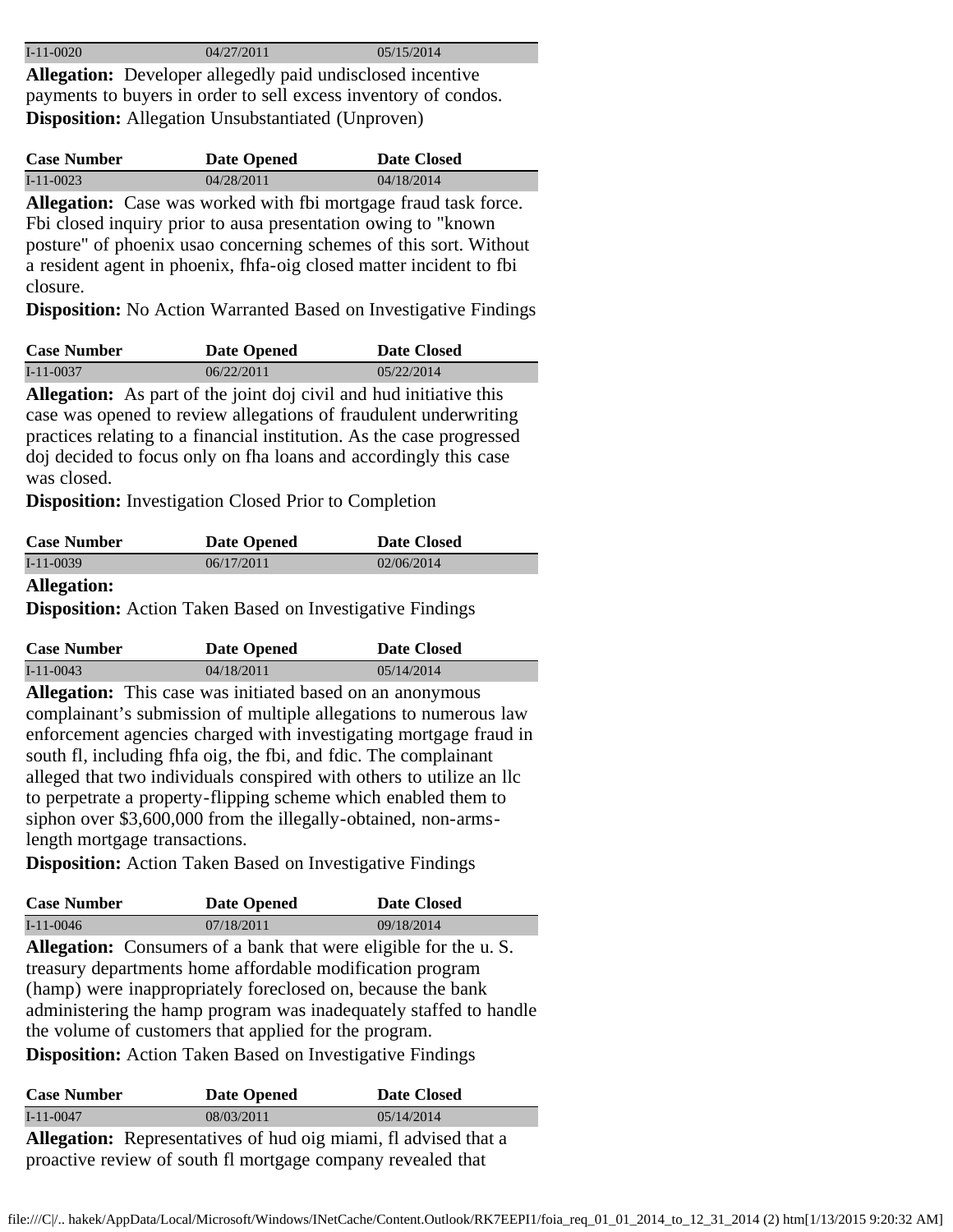several loans went into early payment default status after borrowers made a few or no payments. Investigation revealed that employees of this mortgage company and others provided false employment information and other documentation contained in the borrowers' mortgage loan files in order to qualify the borrowers for loans to which they were not entitled.

**Disposition:** Action Taken Based on Investigative Findings

| <b>Case Number</b> | <b>Date Opened</b> | Date Closed |
|--------------------|--------------------|-------------|
| $I-11-0056$        | 08/09/2011         | 04/07/2014  |

**Allegation:** As a result of a surprise, on-site distressed lender audit conducted an independent mortgage banker and gse loan seller and servicer, transferred approximately \$2. 6 million in fannie mae custodial taxes and insurance funds to operating accounts in order to supplement business operating funds in violation of the seller-servicer agreement with the gse. The investigation. Two subjects pled guilty for their part in this conspiracy.

**Disposition:** Action Taken Based on Investigative Findings

| <b>Case Number</b> | <b>Date Opened</b> | Date Closed |
|--------------------|--------------------|-------------|
| $I-12-0060$        | 02/01/2012         | 01/27/2014  |
| .                  |                    |             |

## **Allegation:**

**Disposition:** Investigation Closed Prior to Completion

| <b>Case Number</b> | <b>Date Opened</b> | <b>Date Closed</b> |
|--------------------|--------------------|--------------------|
| $I-12-0061$        | 10/19/2011         | 0.5/30/2014        |
|                    |                    |                    |

**Allegation:** This civil case was opened based on allegations that a bank developed business practices that prevented an unknown number of eligible homeowners from receiving a permanent loan modification under a government program. As a result of a settlement with doj the bank paid \$7,500,000 to settle the allegations.

**Disposition:** Action Taken Based on Investigative Findings

| <b>Case Number</b> | <b>Date Opened</b> | <b>Date Closed</b> |  |
|--------------------|--------------------|--------------------|--|
| $I-12-0069$        | 10/21/2011         | 09/30/2014         |  |
| .                  |                    |                    |  |

## **Allegation:**

**Disposition:** No Action Warranted Based on Investigative Findings

| <b>Case Number</b> | <b>Date Opened</b> | Date Closed |
|--------------------|--------------------|-------------|
| $I-12-0070$        | 10/26/2011         | 01/27/2014  |
| <b>Allegation:</b> |                    |             |

**Disposition:** Investigation Closed Prior to Completion

| <b>Case Number</b> | <b>Date Opened</b> | Date Closed |
|--------------------|--------------------|-------------|
| $I-12-0073$        | 11/15/2011         | 05/16/2014  |

**Allegation:** From approximately 2004 thru 2007, developer allegedly used various schemes to market, sell, and finance real estate in florida. Subject developer allegedly utilized appraisal manipulation and provided leasebacks to move excess units. **Disposition:** Allegation Unsubstantiated (Unproven)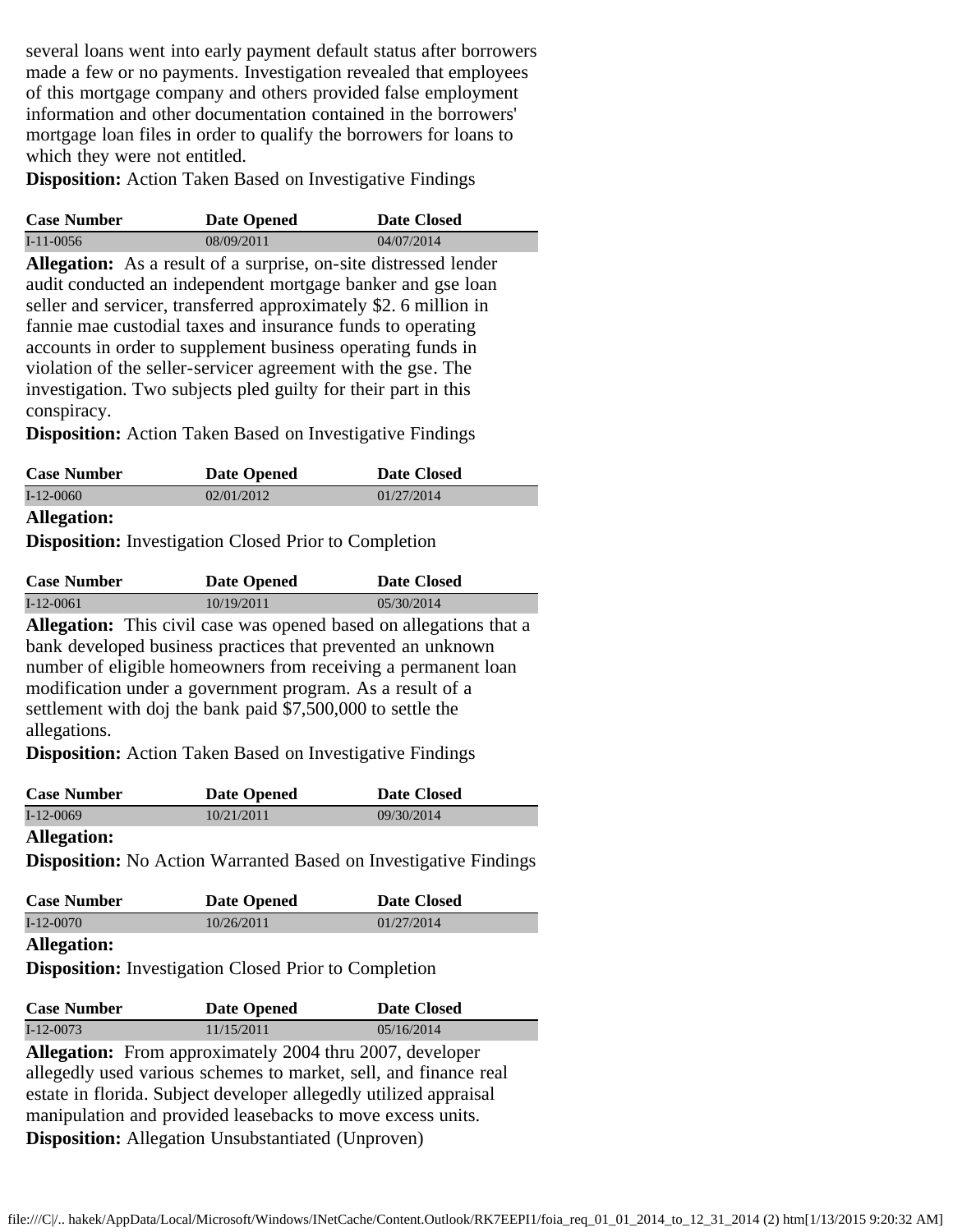| <b>Case Number</b> | <b>Date Opened</b> | Date Closed |
|--------------------|--------------------|-------------|
| $I-12-0075$        | 11/08/2011         | 08/13/2014  |

**Allegation:** A fnma/fhlmc authorized seller/servicer was sued by the department of justice for originating fraudulent loans which caused fha losses in excess of \$834m. Investigation undertaken to determine whether the gses have similar exposure. **Disposition:** Allegation Unsubstantiated (Unproven)

| <b>Case Number</b> | Date Opened                                                     | Date Closed |
|--------------------|-----------------------------------------------------------------|-------------|
| $I-12-0091$        | 11/30/2011                                                      | 08/13/2014  |
|                    | Allegation: A federal home loan bank reported it had received a |             |

**Allegation:** A federal home loan bank reported it had received a payment from a counter-party to remedy an overpayment on certain securities the bank purchased. Investigation undertaken to determine if the bank had been overcharged on other transactions. **Disposition:** No Action Warranted Based on Investigative Findings

| <b>Case Number</b> | <b>Date Opened</b> | Date Closed |
|--------------------|--------------------|-------------|
| $I-12-0105$        | 02/14/2012         | 09/04/2014  |

**Allegation:** An oig investigation of allegations of mortgage fraud found that three individuals engaged in a scheme to defraud lending institutions by creating false documents to support false income and employment information on behalf of loan applicants. Two subjects pled guilty as part of their participation in the scheme and a third was indicted by grand jury and fled the country and is currently a fugitive.

**Disposition:** Action Taken Based on Investigative Findings

| <b>Case Number</b> | <b>Date Opened</b> | <b>Date Closed</b> |
|--------------------|--------------------|--------------------|
| $I-12-0107$        | 02/14/2012         | 10/31/2014         |
|                    |                    |                    |

**Allegation:**

**Disposition:** No Action Warranted Based on Investigative Findings

| <b>Case Number</b> | <b>Date Opened</b> | <b>Date Closed</b> |  |  |
|--------------------|--------------------|--------------------|--|--|
| $I-12-0115$        | 02/27/2012         | 12/04/2014         |  |  |
| .                  |                    |                    |  |  |

**Allegation:** Subjects allegedly failed to pay off loans as required once refinancing had been obtained by the borrower. Subjects allegedly used loan proceeds for other uses instead of remitting these funds to entity as required. Subjects continued to pay monthly mortgage payments as if the refinancing never occurred. **Disposition:** Action Taken Based on Investigative Findings

| <b>Case Number</b> | <b>Date Opened</b> | <b>Date Closed</b> |
|--------------------|--------------------|--------------------|
| $I-12-0118$        | 03/08/2012         | 01/27/2014         |
|                    |                    |                    |

## **Allegation:**

**Disposition:** Investigation Closed Prior to Completion

| <b>Case Number</b>                                                | <b>Date Opened</b> | <b>Date Closed</b>                                                |
|-------------------------------------------------------------------|--------------------|-------------------------------------------------------------------|
| $I-12-0120$                                                       | 03/01/2012         | 08/12/2014                                                        |
| <b>Allegation:</b> A former employee of a real estate finance and |                    |                                                                   |
|                                                                   |                    | investment company alleged that freddie mac was misled about the  |
|                                                                   |                    | assets and performance assumptions of a securitization portfolio  |
|                                                                   |                    | which it purchased. Investigation undertaken to determine if any  |
|                                                                   |                    | misrepresentations were made to freddie to induce its purchase of |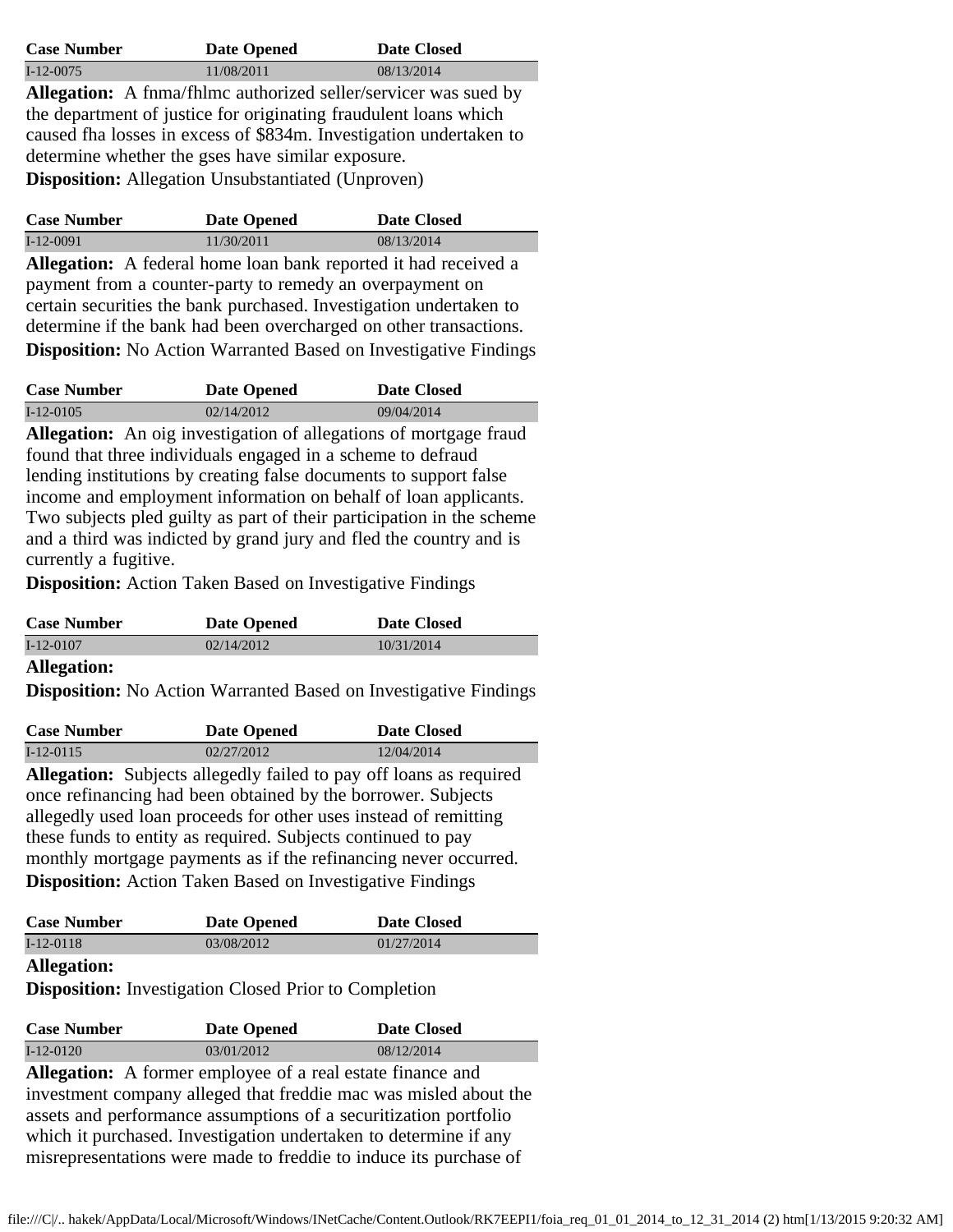# the portfolio.

**Disposition:** Allegation Disproved or False

| <b>Case Number</b> | <b>Date Opened</b> | <b>Date Closed</b> |
|--------------------|--------------------|--------------------|
| $I-12-0132$        | 03/01/2012         | 03/11/2014         |
|                    |                    |                    |

## **Allegation:**

**Disposition:** No Action Warranted Based on Investigative Findings

| <b>Case Number</b> | <b>Date Opened</b> | <b>Date Closed</b> |
|--------------------|--------------------|--------------------|
| $I-12-0141$        | 04/25/2012         | 05/20/2014         |
|                    |                    |                    |

**Allegation:** Gse contractor employee was allegedly selling pii information in exchange for money.

**Disposition:** No Action Warranted Based on Investigative Findings

| <b>Case Number</b> | <b>Date Opened</b> | <b>Date Closed</b> |
|--------------------|--------------------|--------------------|
| $I-12-0145$        | 05/08/2012         | 09/17/2014         |
|                    |                    |                    |

**Allegation:** This case was opened to determine whether civil/criminal recourse was available concerning \$14. 2 in rmbs offered by deutsche bank (and affiliates). Offering documents reportedly contained materially false or misleading statements, which significantly overstated borrowers' ability to repay mortgages, in violation of the securities act of 1933. Shortly after the case was opened, it was closed to a northeast region case with similar subject matter.

**Disposition:** No Action Warranted Based on Investigative Findings

| <b>Case Number</b> |  |      | <b>Date Opened</b> | Date Closed |  |  |            |  |  |
|--------------------|--|------|--------------------|-------------|--|--|------------|--|--|
| $I-12-0147$        |  |      | 05/08/2012         |             |  |  | 08/11/2014 |  |  |
| .                  |  | ---- |                    |             |  |  |            |  |  |

**Allegation:** JPMorgan chase allegedly sold residential mortgage backed securities to the enterprises that contained omissions and/or materially false or misleading statements in the offering prospectuses.

**Disposition:** Action Taken Based on Investigative Findings

| <b>Case Number</b> | <b>Date Opened</b> | <b>Date Closed</b> |
|--------------------|--------------------|--------------------|
| $I-12-0157$        | 06/11/2012         | 01/31/2014         |
| .                  |                    |                    |

## **Allegation:**

**Disposition:** Action Taken Based on Investigative Findings

| <b>Case Number</b> | <b>Date Opened</b> | <b>Date Closed</b> |
|--------------------|--------------------|--------------------|
| $I-12-0161$        | 06/19/2012         | 10/28/2014         |
|                    |                    |                    |

## **Allegation:**

**Disposition:** Action Taken Based on Investigative Findings

| <b>Case Number</b> | <b>Date Opened</b>                                           | Date Closed |
|--------------------|--------------------------------------------------------------|-------------|
| $I-12-0176$        | 03/30/2012                                                   | 06/06/2014  |
|                    | Allegations Allegations reflected that from may 2010 through |             |

**Allegation:** Allegations reflected that from may 2010 through december 2010, ineligible collateral (consisting of home equity lines of credit and second mortgage loans) was pledged to the federal home loan bank.

**Disposition:** Allegation Unsubstantiated (Unproven)

**Case Number Date Opened Date Closed**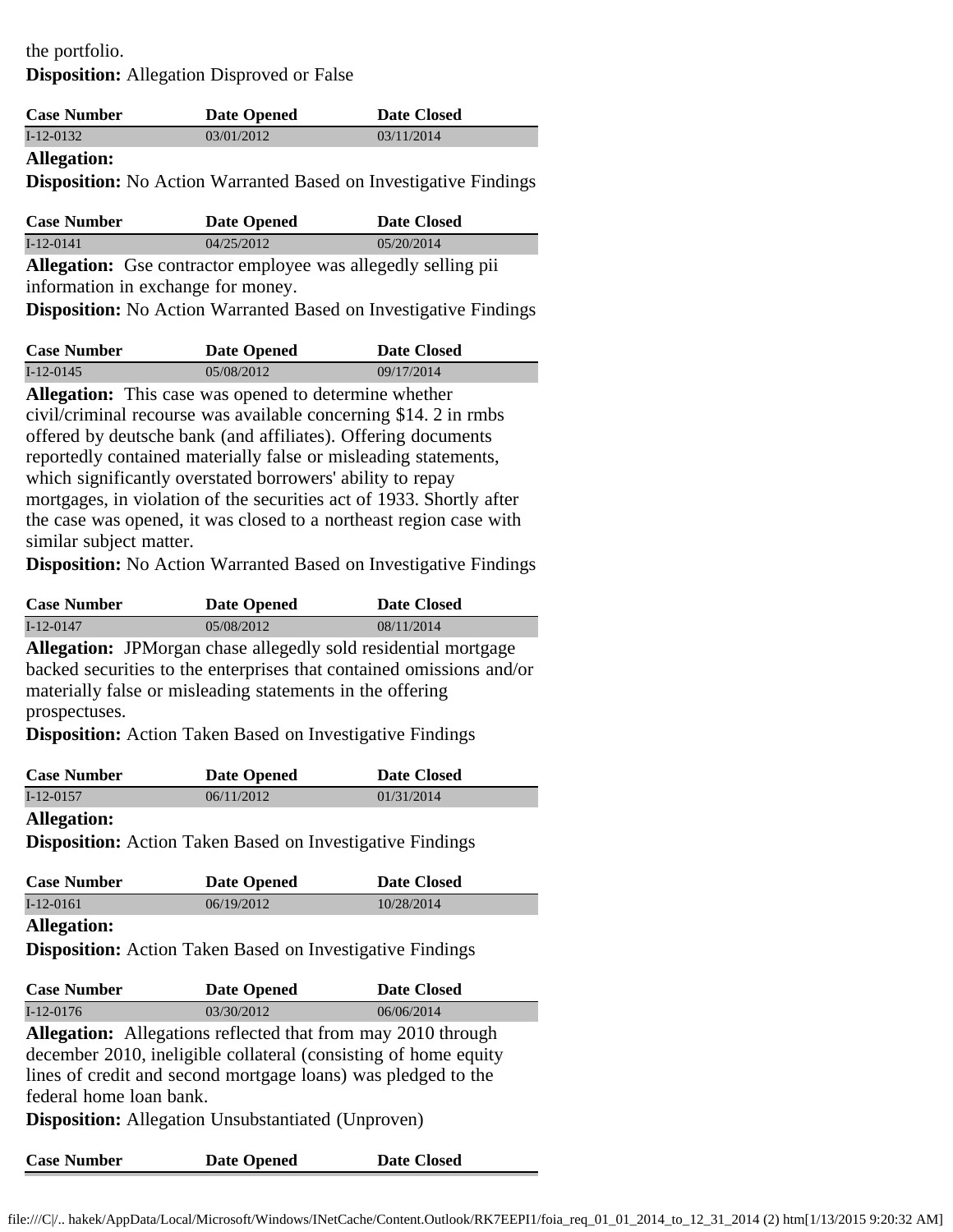| $I-12-0178$ | 08/15/2012 | 05/21/2014 |
|-------------|------------|------------|
|-------------|------------|------------|

**Allegation:** A private consumer related business was started to purchase properties, rehabilitate, and resell them at a profit. The owners eventually began to flip the properties between miltiple limited liability companies they owned at inflated values and used the proceeds from the sales for personal expenses or to make payments to their debtors. Ultimately, the owners defaulted on their obligations .

**Disposition:** Action Taken Based on Investigative Findings

| <b>Case Number</b> | <b>Date Opened</b> | <b>Date Closed</b> |  |
|--------------------|--------------------|--------------------|--|
| $I-13-0194$        | 10/11/2012         | 10/10/2014         |  |
| .                  |                    |                    |  |

#### **Allegation:**

**Disposition:** No Action Warranted Based on Investigative Findings

| <b>Case Number</b> | <b>Date Opened</b> | <b>Date Closed</b> |
|--------------------|--------------------|--------------------|
| $I-13-0200$        | 10/17/2012         | 01/09/2014         |
| $\blacksquare$     |                    |                    |

#### **Allegation:**

**Disposition:** No Action Warranted Based on Investigative Findings

| <b>Case Number</b> | <b>Date Opened</b> | Date Closed |
|--------------------|--------------------|-------------|
| $I-13-0209$        | 11/09/2012         | 02/07/2014  |
| <b>Allegation:</b> |                    |             |

**Disposition:** Action Taken Based on Investigative Findings

| <b>Case Number</b> | <b>Date Opened</b> | <b>Date Closed</b> |
|--------------------|--------------------|--------------------|
| $I-13-0220$        | 11/29/2012         | 01/17/2014         |
| .                  |                    |                    |

## **Allegation:**

**Disposition:** Allegation Unsubstantiated (Unproven)

| <b>Case Number</b> | <b>Date Opened</b> | <b>Date Closed</b> |
|--------------------|--------------------|--------------------|
| $I-13-0226$        | 12/04/2012         | 05/14/2014         |

**Allegation:** Referral made by the miami, fl office of the us secret service, which is a member of the miami mortgage fraud strike force.. The usss allege widespread fraudulent activities involving a south fl area mortgage loan officer. The allegations involve loan origination fraud to qualify otherwise ineligible borrowers for mortgage loans.

**Disposition:** Action Taken Based on Investigative Findings

| <b>Case Number</b> | <b>Date Opened</b> | Date Closed |
|--------------------|--------------------|-------------|
| $I-13-0228$        | 12/14/2012         | 02/07/2014  |
| .                  |                    |             |

## **Allegation:**

**Disposition:** No Action Warranted Based on Investigative Findings

| <b>Case Number</b> | <b>Date Opened</b> | <b>Date Closed</b> |
|--------------------|--------------------|--------------------|
| $I-13-0234$        | 12/19/2012         | 08/13/2014         |

**Allegation:** A former employee of a loan servicer alleged that fannie mae and other mortgage servicers unlawfully altered the borrower's terms on hundreds of adjustable rate mortgages. Investigation undertaken to identify borrowers to corroborate allegation.

**Disposition:** Allegation Unsubstantiated (Unproven)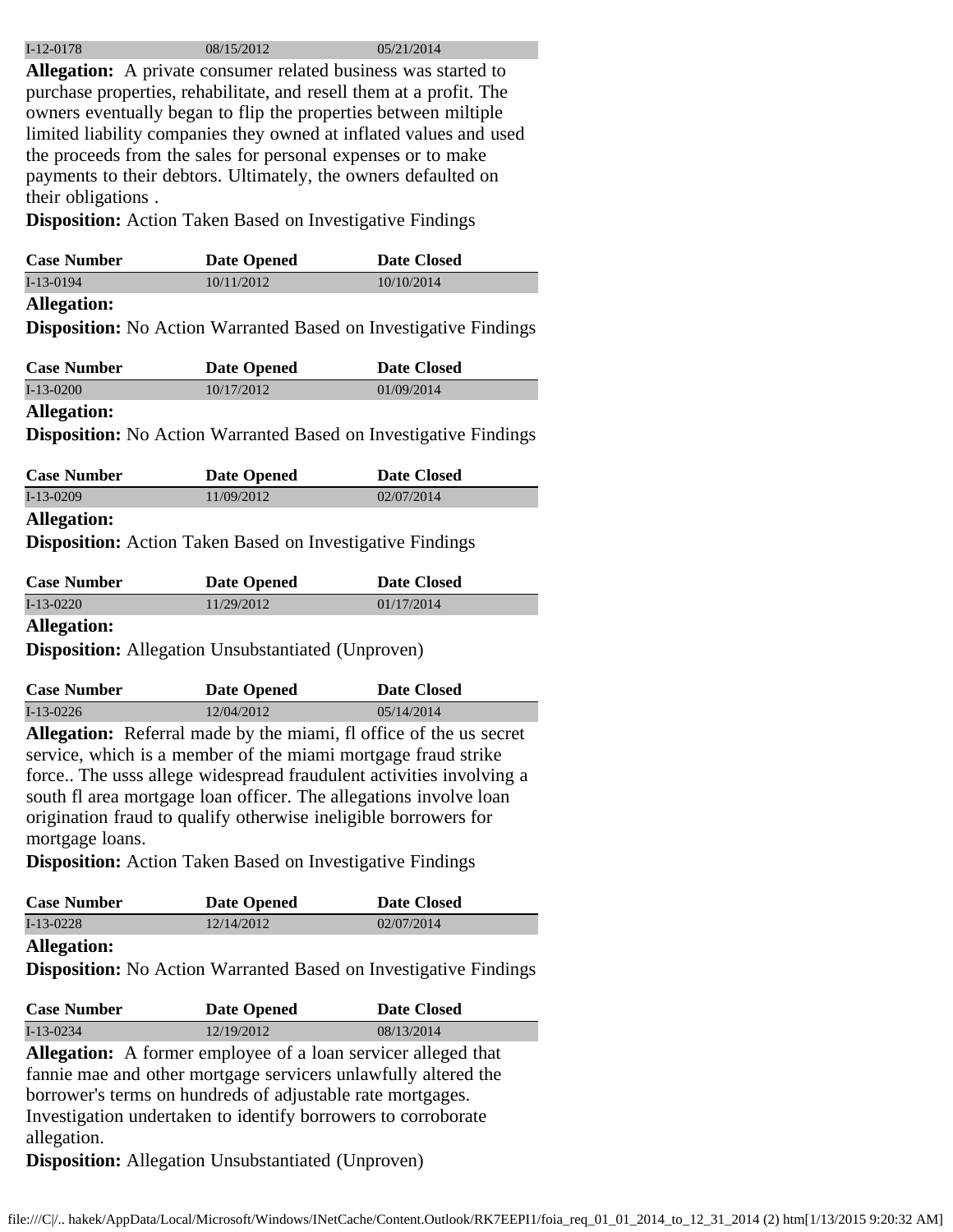| <b>Case Number</b> | <b>Date Opened</b> | Date Closed |
|--------------------|--------------------|-------------|
| $I-13-0236$        | 12/17/2012         | 02/11/2014  |
| <b>Allegation:</b> |                    |             |

**Disposition:** Allegation Unsubstantiated (Unproven)

| <b>Case Number</b> | <b>Date Opened</b> | Date Closed |
|--------------------|--------------------|-------------|
| $I-13-0239$        | 01/07/2013         | 10/03/2014  |
| <b>Allegation:</b> |                    |             |

**Disposition:** Action Taken Based on Investigative Findings

| <b>Case Number</b>                                                                                     | <b>Date Opened</b> | Date Closed |  |
|--------------------------------------------------------------------------------------------------------|--------------------|-------------|--|
| $I-13-0243$                                                                                            | 01/09/2013         | 10/07/2014  |  |
| $\triangle$ 11. $\triangle$ 4. $\triangle$ $\triangle$ $\triangle$ $\triangle$ $\triangle$ $\triangle$ |                    |             |  |

**Allegation:**

**Disposition:** No Action Warranted Based on Investigative Findings

| <b>Case Number</b>                                          | <b>Date Opened</b> | <b>Date Closed</b>                                                     |
|-------------------------------------------------------------|--------------------|------------------------------------------------------------------------|
| $I-13-0253$                                                 | 02/22/2013         | 08/28/2014                                                             |
|                                                             |                    | <b>Allegation:</b> Investigation focused on alleged misrepresentations |
|                                                             |                    | regarding collateral marks, investor interest in the g7 deal and       |
|                                                             |                    | deutsche banks (db) failure to disclose to investors the negative      |
| views of their own trading desk regarding the assets in the |                    |                                                                        |
|                                                             |                    | gemstone vii collateral debt obligations (cdo). A cdo is a security    |
| backed by a pool of bonds, loans and other assets.          |                    |                                                                        |
| Dignosition: Allegation Unsubstantiated (Unproven)          |                    |                                                                        |

**Disposition:** Allegation Unsubstantiated (Unproven)

| <b>Case Number</b> | <b>Date Opened</b> | <b>Date Closed</b> |
|--------------------|--------------------|--------------------|
| $I-13-0254$        | 02/27/2013         | 03/14/2014         |

**Allegation:**

**Disposition:** Allegation Disproved or False

| <b>Case Number</b>        | <b>Date Opened</b> | Date Closed |
|---------------------------|--------------------|-------------|
| $I-13-0272$<br>04/25/2013 |                    | 02/07/2014  |

## **Allegation:**

**Disposition:** No Action Warranted Based on Investigative Findings

| <b>Case Number</b> | <b>Date Opened</b> | <b>Date Closed</b> |
|--------------------|--------------------|--------------------|
| $I-13-0284$        | 02/25/2013         | 07/23/2014         |

**Allegation:** The realtor alleged that, in essence, fannie mae and freddie mac had incurred millions of dollars in losses on fraudulent loans purchased from citimortgage and abn amro. Citimortgage and abn amro allegedly misrepresented the quality of loans. Abn amro's automated underwriting system, Fastest loan approvals yet. Caused the rapid deterioration in loan quality, which was resulting in increasing early default rates and escalating fraud in the loan review process in nearly all product lines.

**Disposition:** No Action Warranted Based on Investigative Findings

| <b>Case Number</b> | <b>Date Opened</b> | <b>Date Closed</b> |
|--------------------|--------------------|--------------------|
| $I-13-0285$        | 02/04/2013         | 11/21/2014         |
|                    |                    |                    |

**Allegation:** A proactive probe into possible fraud surrounding funding by of the affordable housing program via the federal home loan bank of new york.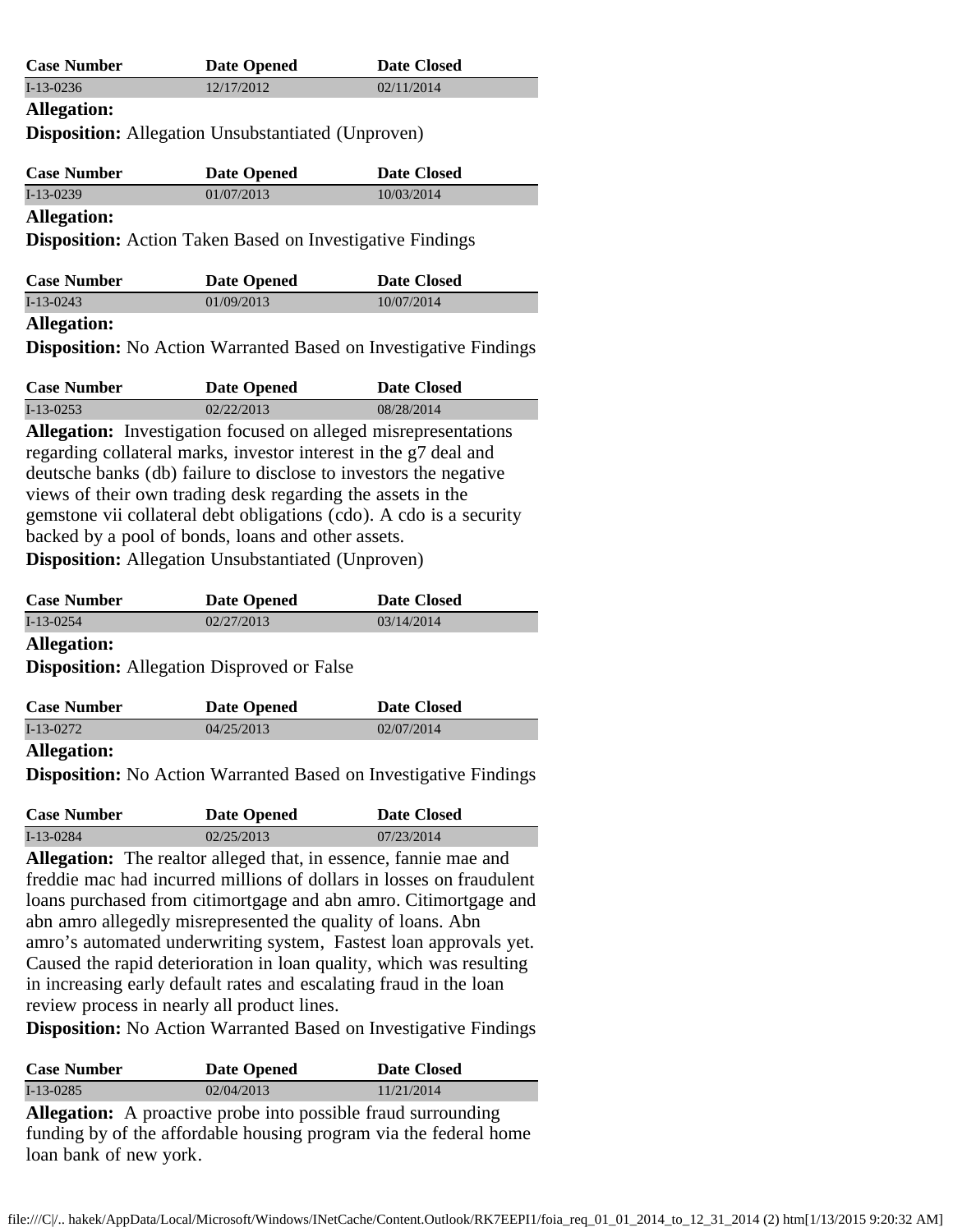**Disposition:** No Action Warranted Based on Investigative Findings

| <b>Case Number</b> | <b>Date Opened</b> | Date Closed |
|--------------------|--------------------|-------------|
| $I-13-0290$        | 03/13/2013         | 11/04/2014  |

**Allegation:** This investigation was initiated based on a referral from the fhlb. The investigation concluded that the bank pledged collateral to the fhlb that was ineligible because the underlying securities were the property of a private business owned by the university bank president. The fhlb did not lose any money as a result of this scheme. The US attorney's office is moving forward with a tax investigation rather than a fraud on the fhlb. **Disposition:** No Action Warranted Based on Investigative Findings

| <b>Case Number</b> | <b>Date Opened</b> | <b>Date Closed</b>                                                         |
|--------------------|--------------------|----------------------------------------------------------------------------|
| $I-13-0301$        | 04/23/2013         | 09/11/2014                                                                 |
|                    |                    | <b>Allegation:</b> Fhfa-oig conducted an investigation of allegations that |

fannie mae employees  $(5)$   $(7)(C)$  were accepting kickbacks. An investigation was conducted with the cooperation of fannie mae and investigators did not find evidence that supported the allegations. (b) (7)(C)

**Disposition:** No Action Warranted Based on Investigative Findings

| <b>Case Number</b> | <b>Date Opened</b> | <b>Date Closed</b> |
|--------------------|--------------------|--------------------|
| $I-13-0303$        | 04/26/2013         | 10/09/2014         |
| .                  |                    |                    |

## **Allegation:**

**Disposition:** Action Taken Based on Investigative Findings

| <b>Case Number</b> | <b>Date Opened</b> | <b>Date Closed</b>                                                      |
|--------------------|--------------------|-------------------------------------------------------------------------|
| $I-13-0305$        | 04/26/2013         | 11/24/2014                                                              |
|                    |                    | <b>Allegation:</b> Borrower and buyer misrepresentations which led to a |

violation of freddie macs first look initiative (first look?).

**Disposition:** Action Taken Based on Investigative Findings

| <b>Case Number</b> | <b>Date Opened</b>                                              | <b>Date Closed</b> |
|--------------------|-----------------------------------------------------------------|--------------------|
| $I-13-0311$        | 07/30/2013                                                      | 04/22/2014         |
|                    | <b>Allegation:</b> An allegation indicated false documents were |                    |

provided to secure a loan backed by freddie mac. **Disposition:** Investigation Closed Prior to Completion

| <b>Case Number</b> | Date Opened | <b>Date Closed</b> |  |
|--------------------|-------------|--------------------|--|
| $I-13-0319$        | 0.5/29/2013 | 10/07/2014         |  |
| <b>Allegation:</b> |             |                    |  |

**Disposition:** Allegation Unsubstantiated (Unproven)

| <b>Case Number</b> | <b>Date Opened</b> | <b>Date Closed</b> |
|--------------------|--------------------|--------------------|
| $I-13-0328$        | 0.5/10/2013        | 01/28/2014         |
|                    |                    |                    |

## **Allegation:**

**Disposition:** No Action Warranted Based on Investigative Findings

| <b>Case Number</b> | <b>Date Opened</b> | <b>Date Closed</b> |  |
|--------------------|--------------------|--------------------|--|
| $I-14-0336$        | 10/08/2013         | 12/05/2014         |  |
|                    |                    |                    |  |

**Allegation:** This case file will be used as a repository for vetting complaints received by various taskforce participants for nexus to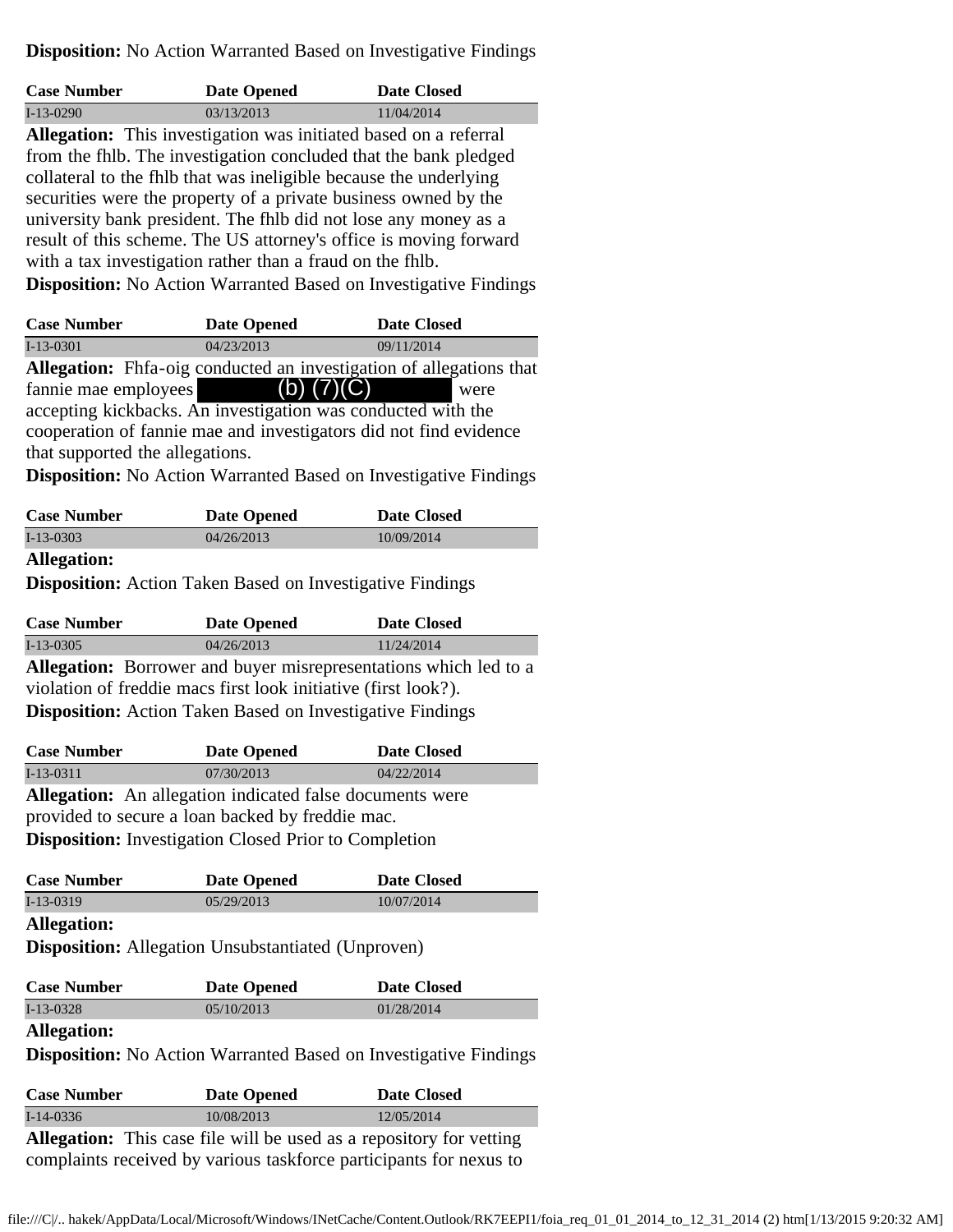#### the gses.

**Disposition:** Action Taken Based on Investigative Findings

| <b>Case Number</b> | <b>Date Opened</b> | <b>Date Closed</b> |
|--------------------|--------------------|--------------------|
| $I-14-0343$        | 10/31/2013         | 11/07/2014         |
| .                  |                    |                    |

#### **Allegation:**

**Disposition:** Action Taken Based on Investigative Findings

| <b>Case Number</b> | <b>Date Opened</b> | Date Closed |
|--------------------|--------------------|-------------|
| $I-14-0358$        | 01/13/2014         | 08/27/2014  |

**Allegation:** A mortgagee, who was a public official, that was underwater on their current mortgage, purchased a new home with an fha insured mortgage. The mortgagee then short sold their previous home within months of obtaining their new home by allegedly making false representations to the investor of their mortgage that was underwater.

**Disposition:** No Action Warranted Based on Investigative Findings

| <b>Case Number</b> | <b>Date Opened</b> | Date Closed |
|--------------------|--------------------|-------------|
| $I-14-0364$        | 01/21/2014         | 10/10/2014  |
| <b>Allegation:</b> |                    |             |

**Disposition:** Allegation Unsubstantiated (Unproven)

| <b>Case Number</b> | Date Opened | Date Closed |
|--------------------|-------------|-------------|
| $I-14-0371$        | 01/28/2014  | 09/11/2014  |

**Allegation:** Fhlmc employee utilized position to produce fraudulent fhlmc documents in support of an unsuccessful personal residence loan modification. Employee admitted culpability and was fired. Usao declined to prosecute as there was no loss to gses or bank.

**Disposition:** Action Taken Based on Investigative Findings

| <b>Case Number</b> |  |  | <b>Date Opened</b> |  |            | Date Closed |  |  |            |  |
|--------------------|--|--|--------------------|--|------------|-------------|--|--|------------|--|
| $I-14-0375$        |  |  |                    |  | 02/26/2014 |             |  |  | 09/23/2014 |  |
| .                  |  |  |                    |  |            |             |  |  |            |  |

**Allegation:** An allegation indicated false documents were provided to secure multiple loans secured by fannie mae and freddie mac.

**Disposition:** No Action Warranted Based on Investigative Findings

| <b>Case Number</b> | <b>Date Opened</b>                                               | Date Closed |
|--------------------|------------------------------------------------------------------|-------------|
| $I-14-0381$        | 03/13/2014                                                       | 06/09/2014  |
|                    | <b>Allegation:</b> An allegation indicated a member bank manager |             |

**Allegation:** An allegation indicated a member bank manager allegedly engaged in illicit activities to the detriment of the financial institution. Specific activities included: consumer loan fraud, mortgage fraud, idenity theft, and misuse of position. **Disposition:** No Action Warranted Based on Investigative Findings

| <b>Case Number</b> | <b>Date Opened</b> | Date Closed |
|--------------------|--------------------|-------------|
| I-14-0382          | 12/17/2013         | 07/30/2014  |
|                    |                    |             |

**Allegation:** Fhfa audit employee alleged retaliation by superiors after complaining fhfa did not negotiate strongly enough with banks for rmbs settlement fines. Investigation did not uncover evidence to support allegations and was closed.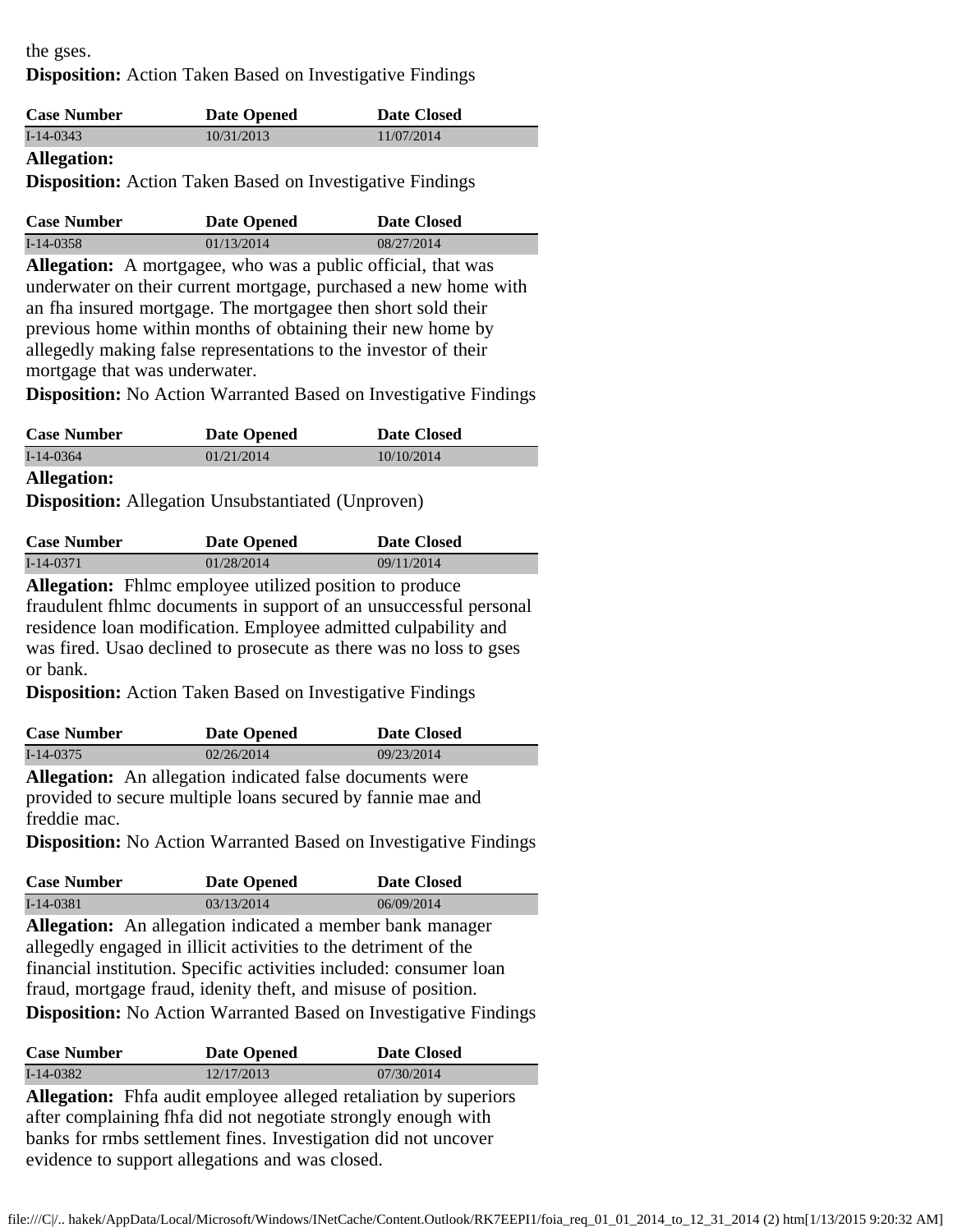**Disposition:** Allegation Unsubstantiated (Unproven)

| <b>Case Number</b> | <b>Date Opened</b>                                                      | <b>Date Closed</b> |
|--------------------|-------------------------------------------------------------------------|--------------------|
| $I-14-0383$        | 03/24/2014                                                              | 10/30/2014         |
|                    | <b>Allegation:</b> Case initiation based on the need to track, evaluate |                    |
|                    | and reassign sar related information. The instant investigation will    |                    |

be used as a region-wide repository for this purpose.

**Disposition:** Converted to Another Case

| <b>Case Number</b> | <b>Date Opened</b> | <b>Date Closed</b> |
|--------------------|--------------------|--------------------|
| $I-14-0386$        | 03/07/2014         | 12/08/2014         |

**Allegation:** Complainant submitted multiple offers on the reo property up to \$210,000. He later found out the property sold for \$149,000. Deed records indicate that the property was re-sold to trademark assets, a straw company owned by real estate agent samer salami for \$176,000.

**Disposition:** No Action Warranted Based on Investigative Findings

| <b>Case Number</b> | <b>Date Opened</b> | Date Closed |
|--------------------|--------------------|-------------|
| $I-14-0388$        | 03/27/2014         | 12/11/2014  |
| $\mathbf{M}$       |                    |             |

**Allegation:** Case was opened as a means of tracking time charged to the review of sars.

**Disposition:** Action Taken Based on Investigative Findings

| <b>Case Number</b> | <b>Date Opened</b> | <b>Date Closed</b> |
|--------------------|--------------------|--------------------|
| $I-14-0.394$       | 04/03/2014         | 10/08/2014         |
|                    |                    |                    |

# **Allegation:**

**Disposition:** No Action Warranted Based on Investigative Findings

| <b>Case Number</b> | Date Opened                                                            | <b>Date Closed</b> |
|--------------------|------------------------------------------------------------------------|--------------------|
| $I-14-0.398$       | 04/15/2014                                                             | 07/07/2014         |
|                    | <b>Allegation:</b> External agency internal investigation conducted by |                    |

fhfa-oig as a neutral investigative authority.

**Disposition:** Action Taken Based on Investigative Findings

| <b>Case Number</b> | <b>Date Opened</b>                                               | Date Closed |
|--------------------|------------------------------------------------------------------|-------------|
| $I-14-0409$        | 01/10/2014                                                       | 12/01/2014  |
|                    | Allogation, A leap officer ellegadly originated a gas leap using |             |

**Allegation:** A loan officer allegedly originated a gse loan using false identification and documentation.

**Disposition:** No Action Warranted Based on Investigative Findings

| <b>Case Number</b> | <b>Date Opened</b> | Date Closed |
|--------------------|--------------------|-------------|
| $I-14-0430$        | 07/07/2014         | 09/26/2014  |
|                    |                    |             |

**Allegation:** This investigation involved fnma reo brokers self dealing reo listings to a third party company owned by the reo listing agent with a contractual relationship to fnma. The case was declined for prosecution by the michigan attorney's office. **Disposition:** No Action Warranted Based on Investigative Findings

| <b>Case Number</b> | <b>Date Opened</b> | Date Closed |
|--------------------|--------------------|-------------|
| $I-14-0431$        | 07/09/2014         | 10/08/2014  |
| <b>Allegation:</b> |                    |             |

**Disposition:** No Action Warranted Based on Investigative Findings